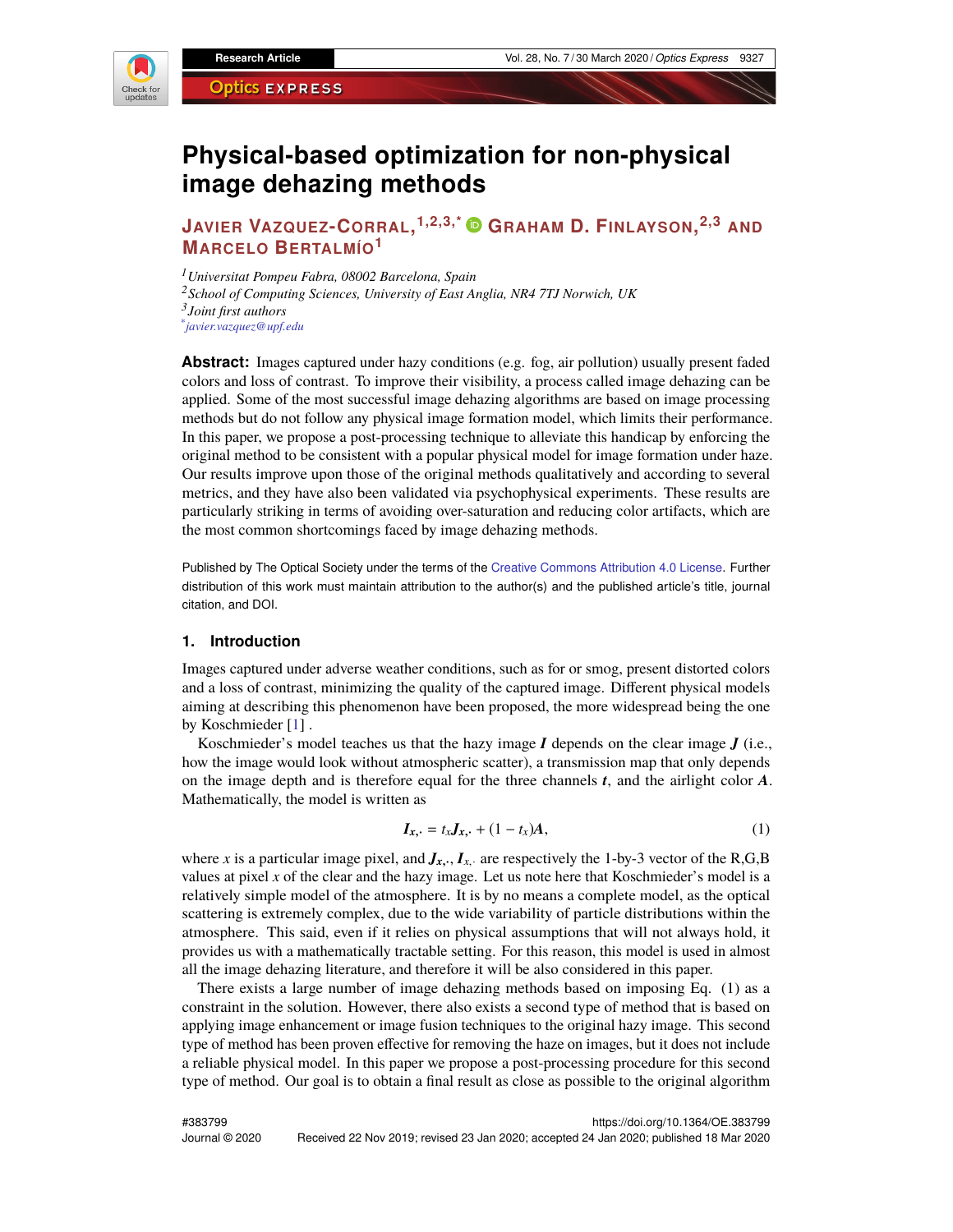solution, but accomplishing the constraints given by Eq. (1). Our proposed solution can therefore be understood as a bridge linking the two different type of methods.

This paper is an extension of our conference work presented in [\[2\]](#page-11-1). In particular, we have modified our original formulation to constrain the transmission result by a DCT-basis (effectively, the transmission is modelled to be smoothly varying across the scene/image), and we have performed a much larger number of experiments, where we numerically prove that this new approach outperforms both the original non-physics dehazing methods and our previous work presented in [\[2\]](#page-11-1).

#### **2. Related work**

Image dehazing has arisen as a prolific topic of research in recent years. This increased interest on research in image dehazing is mostly related to its importance as a pre-processing tool for computer vision methods that need to work in the wild. Some particular examples are surveillance and tracking through CCTV cameras, or self-driving of vehicles and drones.

In this section we will divide the different methods proposed between Physically-based methods and Image processing methods.

**Physically-based methods:** These methods search for a single transmission *t* and an airlight vector *A*. Once these two quantities are found, they obtain the haze-free image  $J_x$ , by inverting Eq. (1). This said, solving for *t* and *A* is an underconstrained problem but can be solved if assumptions are placed on the form of the final solution. Some examples of this type of method are [\[3\]](#page-11-2), [\[4\]](#page-11-3), [\[5\]](#page-11-4), or [\[6\]](#page-11-5). A special mention should be given to the Dark Channel prior [\[7\]](#page-11-6) (probably the most used image dehazing method), where the authors assume that the minimum of an image region over the three color channels should be zero. The Dark-channel prior has been largely extended and improved, for example in [\[8–](#page-11-7)[13\]](#page-11-8). Learning-based techniques have also been studied for this case. Some examples of them are  $[14]$ ,  $[15]$ . Recently, some deep learning techniques have also been used [\[16\]](#page-11-11), [\[17\]](#page-11-12).

**Image processing approaches:** These methods aim to modify the original image to compensate for the visual effect of haze on images. In particular, these methods usually focus on the amount of contrast, saturation or other possible indicators of the presence of haze, and try to compensate for them. For example, [\[18\]](#page-11-13) proposed to remove contrast loss in hazy images through a linear model of the presence of excessive brightness, based on the ratio between local mean and standard deviation. In [\[19](#page-11-14)[,20\]](#page-11-15) the authors use a multiscale image fusion approach in which they blend several images derived from the input, such as a white-balanced and a contrast-enhanced version of it. Different approaches based on models of the Human Visual System (HVS), such as Retinex, have also been proposed in [\[21–](#page-11-16)[26\]](#page-11-17). [\[27\]](#page-12-0) proposed a combination of the last two approaches: a variational formulation based on the HVS is combined with a fusion-based approach. Very recently a dual relation between image dehazing and Retinex has been proven [\[28\]](#page-12-1). This relation proves that any threshold-free Retinex method applied on inverse intensities performs image dehazing. Finally, machine-learning techniques have also been used for this type of method. For example, a haze density predictor based on natural scene statistics was presented in [\[29\]](#page-12-2).

**There are very few methods focusing on the removal of artifacts** for image dehazing. Matlin and Milanfar [\[30\]](#page-12-3) proposed an iterative regression method that simultaneously performs denoising and dehazing. Li *et al.* [\[31\]](#page-12-4) proposed to decompose the original image into high and low frequencies, performing image dehazing only in the low frequencies, thus avoiding blocking artifacts. Chen [\[32\]](#page-12-5) applied both a smoothing filter for the refinement of the transmission and an energy minimization to avoid the appearance of gradients that were not presented in the original image.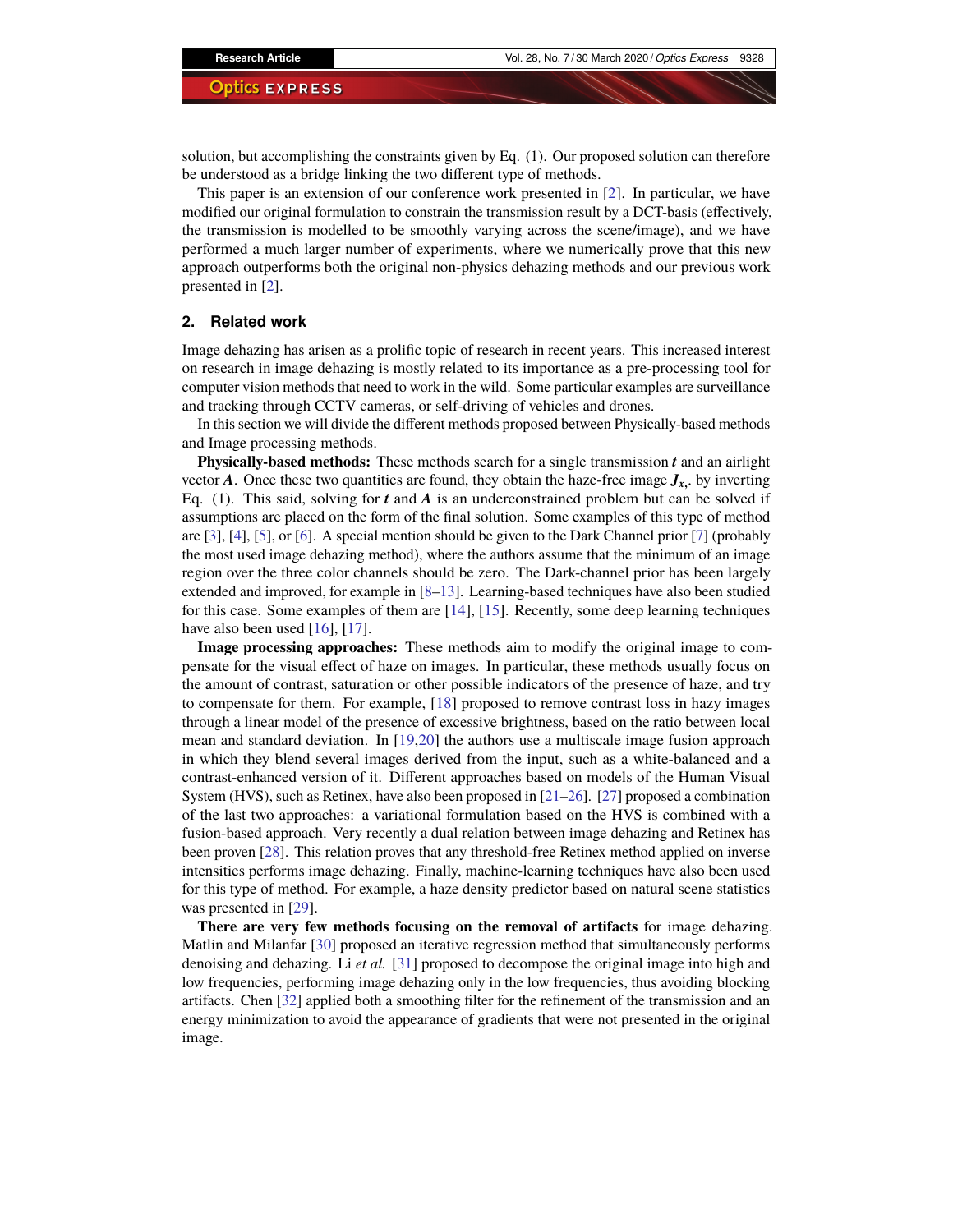#### **3. Coupled iterative minimization for image dehazing**

In this paper we focus on the post-processing of dehazing methods that do not enforce a physical model, i.e. mostly those listed as image processing approaches in the previous section. Our goal is that, given an original hazy image *I* and the solution of a dehazing method that does not fulfil a physical model  $J^{np}$ , we obtain a new dehazing result  $J^{our}$  that:

- Accomplishes the constraint given by Eq. (1)
- Is as close as possible to the initial solution  $J^{np}$ .

The most straightforward approach to accomplish both these requirements is to minimize the error in Eq. (1) when the result of the image processing method  $J^{np}$  is considered. As an aid to our derivations below, we will represent colour and scalar images as respectively *N*-by-3 and *N*-by-1 matrices (where N denotes the total number of pixels in the image). Mathematically, we can write this minimization in matrix form as

$$
\{A^{our}, t^{our}\} = argmin_{A^*, t^*} ||(1 - t^*) \cdot A^* - I + T^* \cdot J^{np}||_2,
$$
\n(2)

where 1 is an *N*-by-1 vector that has a value of 1 in every entry,  $t^*$  is an *N*-by-1 vector that represents the transmission,  $A^*$  is a 1-by-3 vector that provides us with the airlight,  $I, J^{np}$  are *N*-by-3 matrices representing the input image and the non-physical dehazing solution, *N* is the number of pixels, and  $T^*$  is a *N*-by-*N* matrix that has zeros everywhere except in the diagonal, where it has the values of  $t^*$ .

Intuitively, it is easy to see that we need to perform the minimization of Eq. (2) iteratively in two different dimensions. In particular, when looking for  $t^{our}$  we need to perform the minimization for each pixel  $x$  of the image over the three color channels, while when looking for  $A^{our}$  we need to perform the minimization for each color channel *c* over all the pixels.

In the next paragraphs we explain how we perform each of these two minimizations.

**Minimizing for**  $t^{our}$ : Let us start supposing that we have an original value for  $A^{our}$ . This is a standard case in many image dehazing works, where it is usually supposed either  $A = \begin{bmatrix} 1, 1, 1 \end{bmatrix}$ or  $A = [\max(I_{\mathbf{R}}, \max(I_{\mathbf{R}}, G), \max(I_{\mathbf{R}}, B)]$ . Let us denote as  $\Lambda$  the N-by-3 matrix obtained by the replication of *A our* for the *N* image pixels. Then, our minimization for the transmission can be rewritten as

$$
t^{our} = diag(T) \quad | \quad T = argmin_{T^*} ||(I - \Lambda) - T^*(J^{np} - \Lambda)||_2. \tag{3}
$$

Note  $(I - \Lambda)$  is an *N*-by-3 matrix as is  $(J^{np} - \Lambda)$  so the single solution of Eq. (3) involves scaling the rows of  $(J^{np} - \Lambda)$  to match  $(I - \Lambda)$ . This minimization has the same structure of the one considered for the Alternative Least Squares method [\[33\]](#page-12-6), and can be therefore constrained by the use of some basis function. Therefore, we impose a further constraint for  $t^{our}$ , specifically that the per pixel multiplication implied by *T* should be smooth. We implement smoothness by enforcing *T* to be represented as a linear combination of the first few terms in a DCT expansion. The new smooth adjustment, that we call  $T^{DCT}$ , is calculated in 3 steps. First we map the  $(I - \Lambda)$  and  $(J^{np} - \Lambda)$  to images (with  $P \times Q$  pixels)  $(I - \Lambda)(x, y)$  and  $(J^{np} - \Lambda)(x, y)$  (underscoring remarks that these are RGB images, each pixel has 3 numbers) and  $(x, y)$  indexes the pixel location. Now we find the image that minimizes

$$
T(x, y) = argmin_{T^*(x, y)} ||(\underline{I - \Delta})(x, y) - T^*(x, y)(\underline{J^{np} - \Delta})(x, y)||_2,
$$
  
s.t.  $T^*(x, y) = \sum_{k=1}^K \alpha_k G_k(x, y).$  (4)

where  $G_k(\cdot)$  represents the *k*th DCT basis image. Finally, we map the recovered image back to the diagonal matrix representation:  $T(x, y) \rightarrow T^{DCT}$ .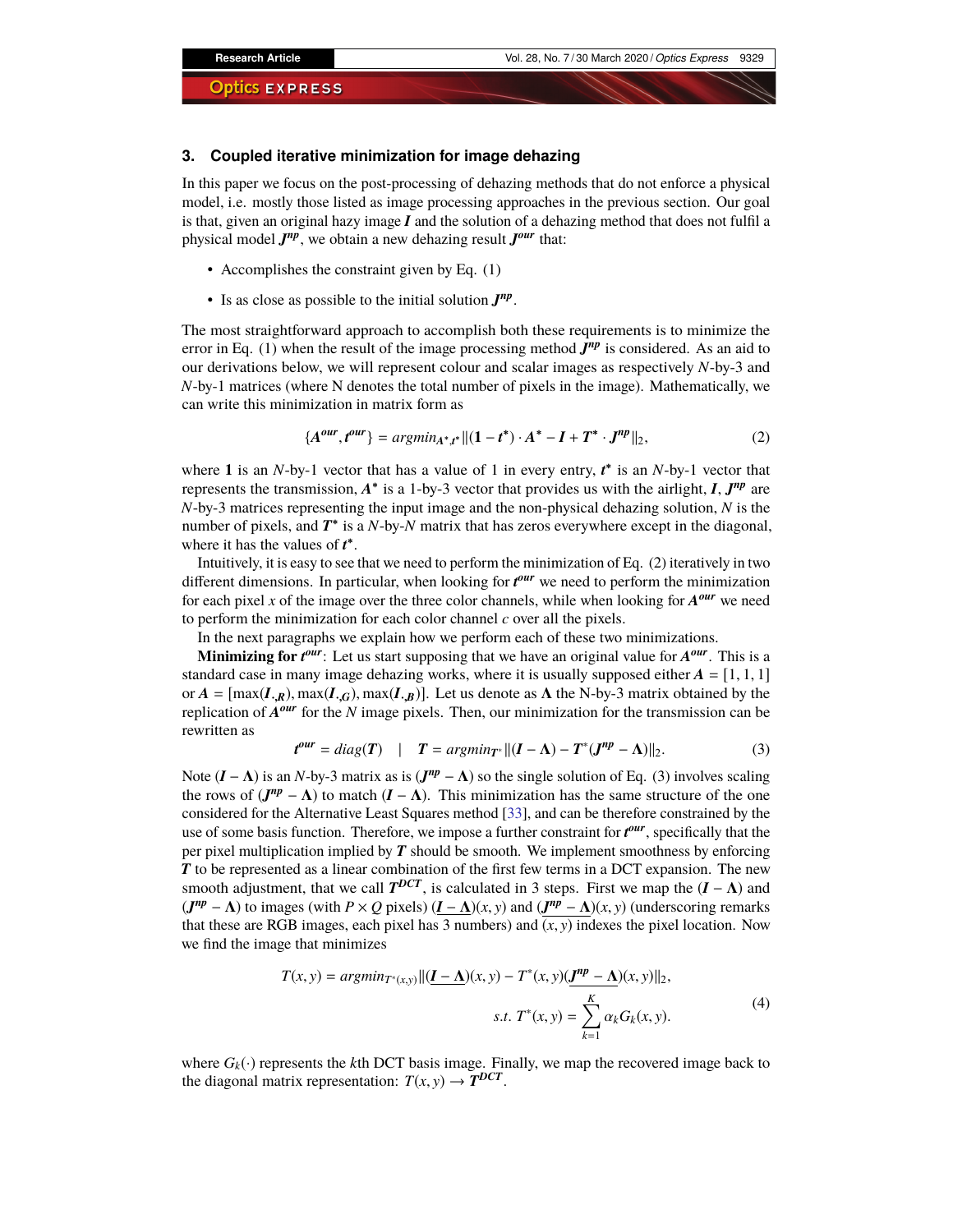The computation of the weight vector  $\alpha = \{\alpha_1, \dots, \alpha_K\}$  in Eq. (4) is obtained as follows. Let  $(J^{np} - \Lambda)_j$  denote the *j*th color channel of the image stretched out as a vector, and let  $G_k$  denote the *k*th basis image stretched out as a vector. Then, for each of the three color channels we calculate *K* vectors as the following pixel-wise products:  $H_{j,1} = (J^{np} - \Lambda)_j \cdot G_1, H_{j,2} = (J^{np} - \Lambda)_j \cdot G_2$ ,  $\cdots$ ,  $H_{j,K} = (J^{np} - \Lambda)_j \cdot G_K$ . With those vectors, we form a 3*N* × *K* matrix *H* -where *N* is the number of pixels- as

$$
\boldsymbol{H} = \begin{bmatrix} \boldsymbol{H}_{r,1} & \cdots & \boldsymbol{H}_{r,K} \\ \boldsymbol{H}_{g,1} & \cdots & \boldsymbol{H}_{g,K} \\ \boldsymbol{H}_{b,1} & \cdots & \boldsymbol{H}_{b,K} \end{bmatrix} .
$$
 (5)

Similarly, we create a 3*N* × 1 vector *u* as

$$
u = \begin{bmatrix} (I - \Lambda)_r \\ (I - \Lambda)_g \\ (I - \Lambda)_b \end{bmatrix}.
$$
 (6)

Finally, the weight vector  $\alpha$  is obtained as follows

$$
\alpha = H^+ u \tag{7}
$$

where  $+$  denotes the pseudo-inverse.

**Minimizing for**  $A^{our}$ : Let us now focus on the minimization of  $A^{our}$  given a value for  $t^{our}$ . In this case, let us denote as  $T^{our}$  the *N*-by-*N* matrix that has zeros everywhere except in the diagonal, where it has the values of  $t^{our}$ . In this way, the minimization can be rewritten as

$$
A^{our} = argmin_{A^*} ||(1 - t^{our}) \cdot A^* - I - T^{our} \cdot J^{np}||_2.
$$
 (8)

For performing this last minimization we individually minimize the error for each color channel.

**Performing the iterative minimization:** The previous minimizations are finally combined in an iterative manner. This means the value found for  $t^{our}$  in an iteration (*it*) is used for obtaining  $A^{our}$  at the same iteration, and this latter value is used in the following iteration  $(it + 1)$  for obtaining the new value of  $t^{our}$ .

Once the method is run for the desired iterations or the desired stopping criteria, our final result is computed as

$$
J_{x,+}^{our} = \frac{I_{x,+}^{or} - (1 - t_{x}^{our})A^{our}}{t_{x}^{our}}
$$
(9)

where *x* is a particular image pixel, and  $J_{x}^{our}$ ,  $I_{x}^{or}$  are the 1-by-3 vectors of the R,G,B values at pixel *x*.

A pseudocode for our method can be found in Algorithm 1.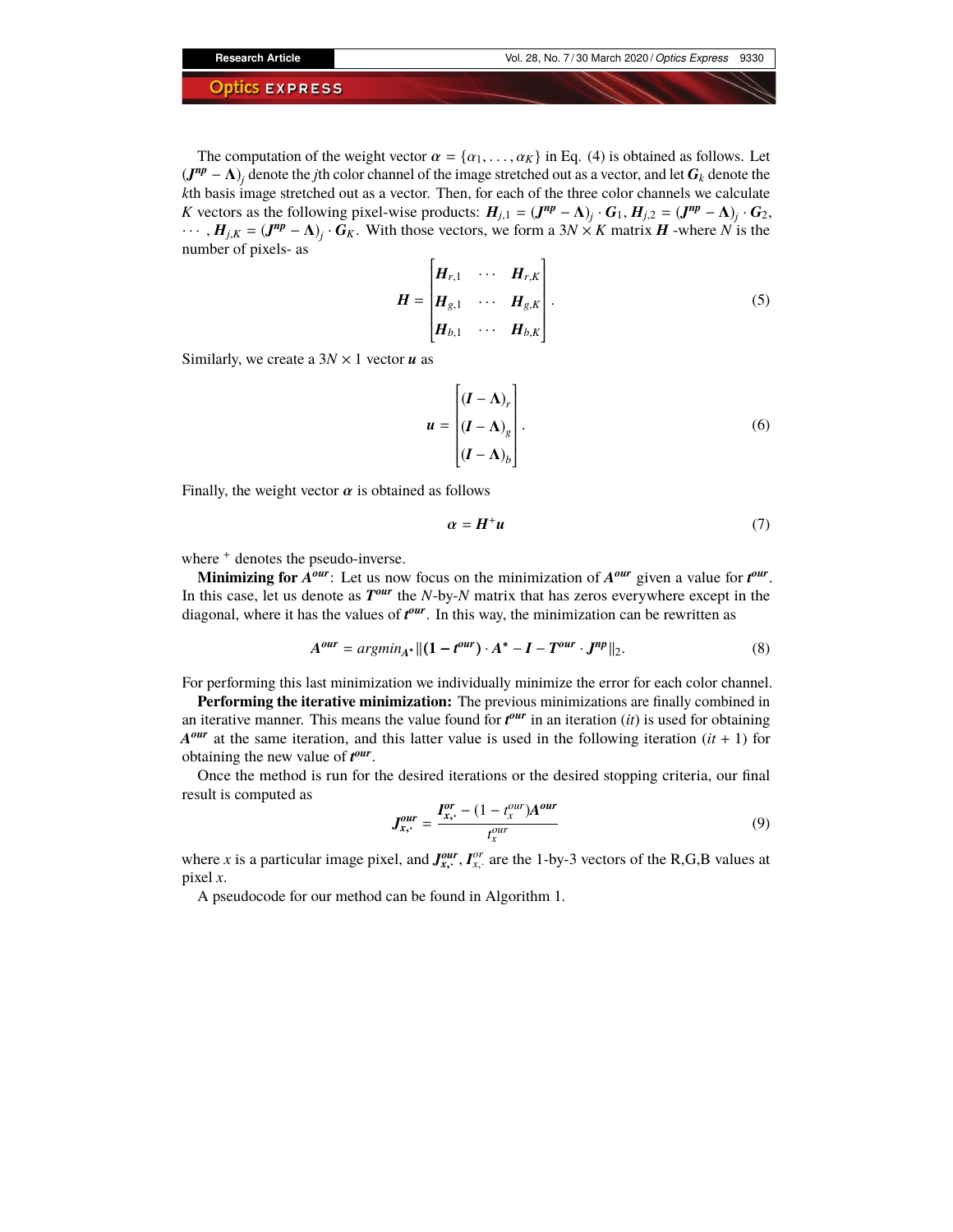#### **Algorithm 1** Our algorithm

- **Input:** The original hazy image  $I^{or}$  and the output of a non-physical dehazing method  $J^{np}$ .
- Define  $A^0 = [1, 1, 1].$
- Starting with iteration  $it = 0$ , do
	- 1. Obtain *t our*(*it*) using Eqs. (3), (4).
	- 2. Obtain  $A^{our}(it)$  using Eq. (8).
	- 3. Update *it*.  $it = it + 1$
- Until a number of iterations is performed or the difference between two consecutive iterations is smaller than a predefined tolerance value.
- Output:  $J_{x}^{our}$  computed using Eq. (9)

#### **4. Experiments and results**

We have performed different experiments to address the performance of our approach. First, we start by studying how our iterative minimization for  $t^{our}$  and  $A^{our}$  affects the output image Jour. Then, we show some qualitative results where our method clearly outperforms the original dehazing method. Later, we show how our method improves the original dehazing ones quantitatively, both considering reference-based and non-reference image metrics. At the end of the section we also validate our method through a psychophysical experiment where observers were asked to select their preferred image. In all this section, we will compare our method against the following original dehazing algorithms: the EVID method [\[21\]](#page-11-16), the FVID method [\[27\]](#page-12-0), the Choi *et al.* method [\[29\]](#page-12-2), the Wang *et al.* method [\[26\]](#page-11-17), and the use of two Retinex algorithms -SRIE [\[34\]](#page-12-7) and MSCR [\[35\]](#page-12-8)- as dual solutions for the dehazing problem as suggested in [\[28\]](#page-12-1). For our method we have considered 10 iterations. The number of DCT basis considered for our coupled-DCT method is 10 -i.e. we compute DCT basis up to order 4- unless otherwise stated. Also, we set  $A^0 = [1, 1, 1]$  for all the quantitative and psychophysical evaluations.

# *4.1. On reaching steady state for image J our*

Our minimization looks for  $t^{our}$  and  $A^{our}$ , but we are interested in the image  $J^{our}$  as our final result. Therefore, it is natural to wonder about the effect the iterative minimization of  $t^{our}$  and *A our* has in the image *J our*. In particular, it will be interesting to study how the image *J our* reaches steady state. To this end Fig. [1](#page-5-0) shows the difference between two consecutive iterations of the output image  $J_{x,c}^{our}$  -where *c* denotes the R,G,B channels- for the set of 500 hazy images proposed in the FADE dataset by Choi *et al.* [\[29\]](#page-12-2). We compute this difference in the Mean Square Error (MSE) form, which for iteration *k* is defined as

$$
MSE(k) = \frac{1}{3 \cdot N} \sum_{j=1}^{3} \sum_{i=1}^{N} (J_{i,j}^{our}(k+1) - J_{i,j}^{our}(k))^{2},
$$
\n(10)

where *N* is the total number of pixels. For visualization purposes, we show the cube root of the MSE in the figure. We can clearly see in the figure that for all the methods the difference ends up being negligible, signifying that in practice the image *J our* reaches steady state without any significance problem.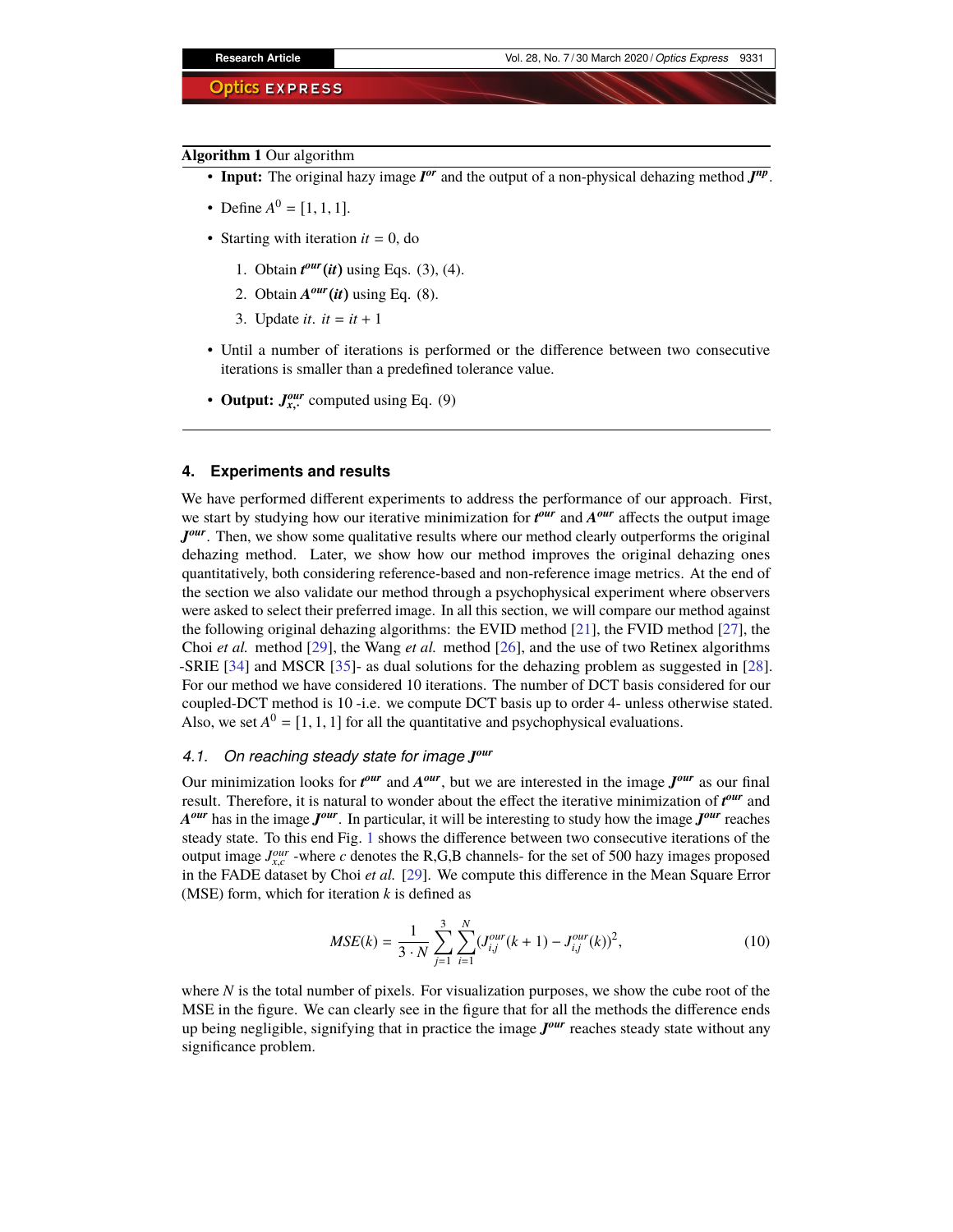

<span id="page-5-0"></span>Fig. 1. Study about the effect of the iterations on the steady state of  $J^{our}$  for different original algorithms in the 500 images of the dataset in Choi *et al.*. We can clearly see that for any original algorithm *J our* reaches steady state.

#### *4.2. Qualitative results*

Fig. [2](#page-6-0) presents some visual results for our approach with regards to the 6 non-physics methods selected, and to two different airlights:  $A^0 = [1, 1, 1]$  and  $A^0 = [\max(I_{\cdot,R}), \max(I_{\cdot,G}), \max(I_{\cdot,B})]$ .

In terms of the starting airlight  $A^0$  (last two columns of the Figure), we can clearly see that our approach gives very similar results for both of them, therefore showing that our approach is very robust in this respect.

Looking now at the different algorithms -each algorithm is a different row in the Figure-, we can clearly see that in the case of the Choi *et al.* algorithm our method is able to correct the excessive saturation presented in the field, outputting more natural colors in the image. In the case of the EVID algorithm, our approach is able to correct the over-contrast introduced by the non-physics method in the cow, grass and rocks. Equivalently, the over-contrast is also corrected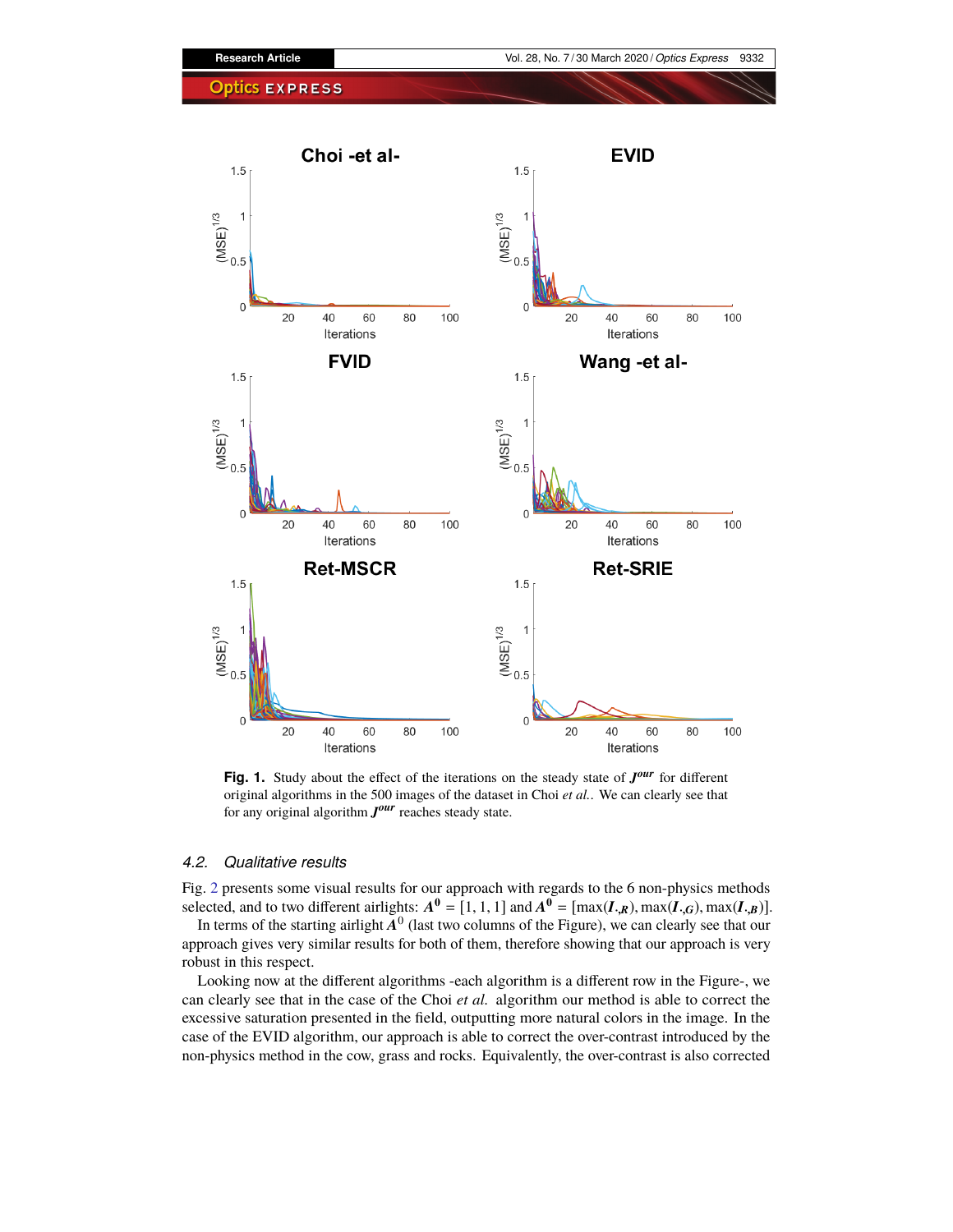Ours Ours Original Non-physics  $A = [1 1 1]$   $A = max(I_{.,c})$ Choi et al **EVID FVID** Wang et al **RET-MSCR RET-SRIE** 

**Research Article** Vol. 28, No. 7 / 30 March 2020 / *Optics Express* 9333

**Optics EXPRESS** 

<span id="page-6-0"></span>Fig. 2. Qualitative results for our approach, for 6 different non-physical dehazing methods and 2 different starting airlights. Our method improves all the original methods. Furthermore, our results for both airlights are very similar, showing the robustness of our approach.

for the Wang *et al.* method, especially noticeable in the tree and the close vegetation, and the Ret-MSCR method in the grass and close-by ducks.

In the case of the FVID algorithm we can clearly see that our approach corrects the artifacts appearing in the sky in the original method. Similarly, the Ret-SRIE mehod presents a halo artifact around the main building in the image that is clearly alleviated by our approach.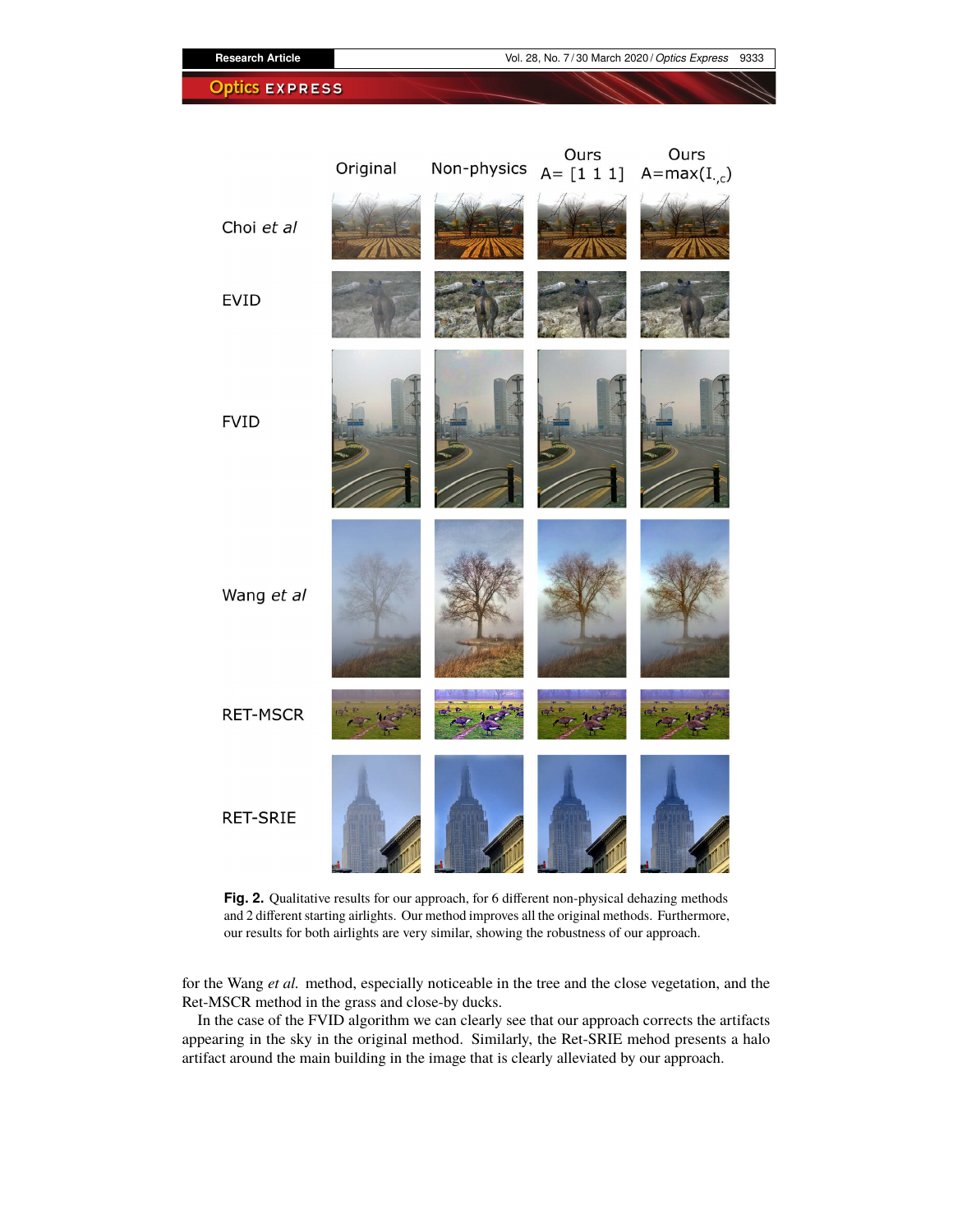In summary, this Figure presents the two main advantages of applying our post-processing approach. First, it is able to correct over-saturation and over-contrast problems, and second, it is able to alleviate the artefacts that can appear when dehazing an image.

#### *4.3. Quantitative results*

#### 4.3.1. Non-reference metrics

In this subsection we study the performance of our method when considering non-reference based metrics. To this end, we consider the set of 500 hazy images proposed by Choi *et al.* in [\[29\]](#page-12-2). We evaluate our results with respect to two very well-known non-reference image metrics: NIQE [\[36\]](#page-12-9) and BRISQUE [\[37\]](#page-12-10). For both metrics, a smaller number means a better method. Table [1](#page-7-0) shows the results for the 6 methods considered in this paper. We can see how the simple coupled-method is already able to outperform the original method for almost all of those tested. Our Coupled-DCT approach drops the error metrics even further, and outperforms the original method and the coupled approaches in 10 and 9 out of 12 cases, respectively.

|  |  |  |  | Table 1. Results reported as the mean for all the 500 images in the Choi <i>et al.</i> dataset. |  |  |  |  |  |  |  |  |  |  |  |  |  |  |  |  |
|--|--|--|--|-------------------------------------------------------------------------------------------------|--|--|--|--|--|--|--|--|--|--|--|--|--|--|--|--|
|--|--|--|--|-------------------------------------------------------------------------------------------------|--|--|--|--|--|--|--|--|--|--|--|--|--|--|--|--|

<span id="page-7-0"></span>

|                 |             | <b>RET-SRIE</b> |             | <b>RET-MSCR</b> | Wang et al. |                |  |
|-----------------|-------------|-----------------|-------------|-----------------|-------------|----------------|--|
|                 | <b>NIQE</b> | <b>BRISOUE</b>  | <b>NIOE</b> | <b>BRISOUE</b>  | <b>NIOE</b> | <b>BRISQUE</b> |  |
| Original method | 3,12        | 24,51           | 4,37        | 27.30           | 4,15        | 26,63          |  |
| Coupled [2]     | 3,01        | 23.46           | 3,86        | 24,06           | 3,81        | 22,83          |  |
| Coupled-DCT     | 3,47        | 20,38           | 3,54        | 21,75           | 3,50        | 20,42          |  |
|                 | <b>FVID</b> |                 |             | <b>EVID</b>     |             | Choi et al.    |  |
|                 | <b>NIQE</b> | <b>BRISOUE</b>  | <b>NIOE</b> | <b>BRISOUE</b>  | <b>NIOE</b> | <b>BRISOUE</b> |  |
| Original method | 3.48        | 19.34           | 3,66        | 20,90           | 3.63        | 23,53          |  |
| Coupled [2]     | 3,46        | 20,04           | 3,59        | 20,56           | 3,57        | 22,19          |  |
| Coupled-DCT     | 3,39        | 19,80           | 3,47        | 19,57           | 3,58        | 22,52          |  |

#### 4.3.2. Reference metrics

In this subsection we focus on reference-based metrics. In this case, we need a dataset that presents pairs of hazy-clean(ground-truth) images. We have selected to use the Middleburry set of the D-Hazy dataset [\[38\]](#page-12-11). In this case, images are indoor, and for this reason we run our method with a higher number of *DCT* basis: 55 (i.e. we compute DCT basis up to order 10). In this subsection we look at 3 different metrics: the CID [\[39\]](#page-12-12), which is a color extension of SSIM, the perceptual color difference Δ<sub>*E*00</sub>, and the Visual Information Fidelity (VIF) metric [\[40\]](#page-12-13). In the case of the CID metric and the  $\Delta_{E_{00}}$ , lower values mean better methods. For the VIF metric, the closer to 1 is the value, the better the method -as this will mean that both result and the ground-truth are equal in terms of the visual information present in the images-. A VIF value larger than one means that the result is over-enhanced, while VIF values smaller than 1 mean that the result is under-enhanced.

Results are shown in Table [2.](#page-8-0) We can clearly see that our Coupled-DCT approach outperforms all the others in 16 out of 18 cases. Also, the simple Coupled method outperforms the original dehazing method in 10 cases and draw with it in another 3 cases (see the results for RET-SRIE).

#### *4.4. Preference ranking*

We also performed a psychophysical experiment for which details are given below.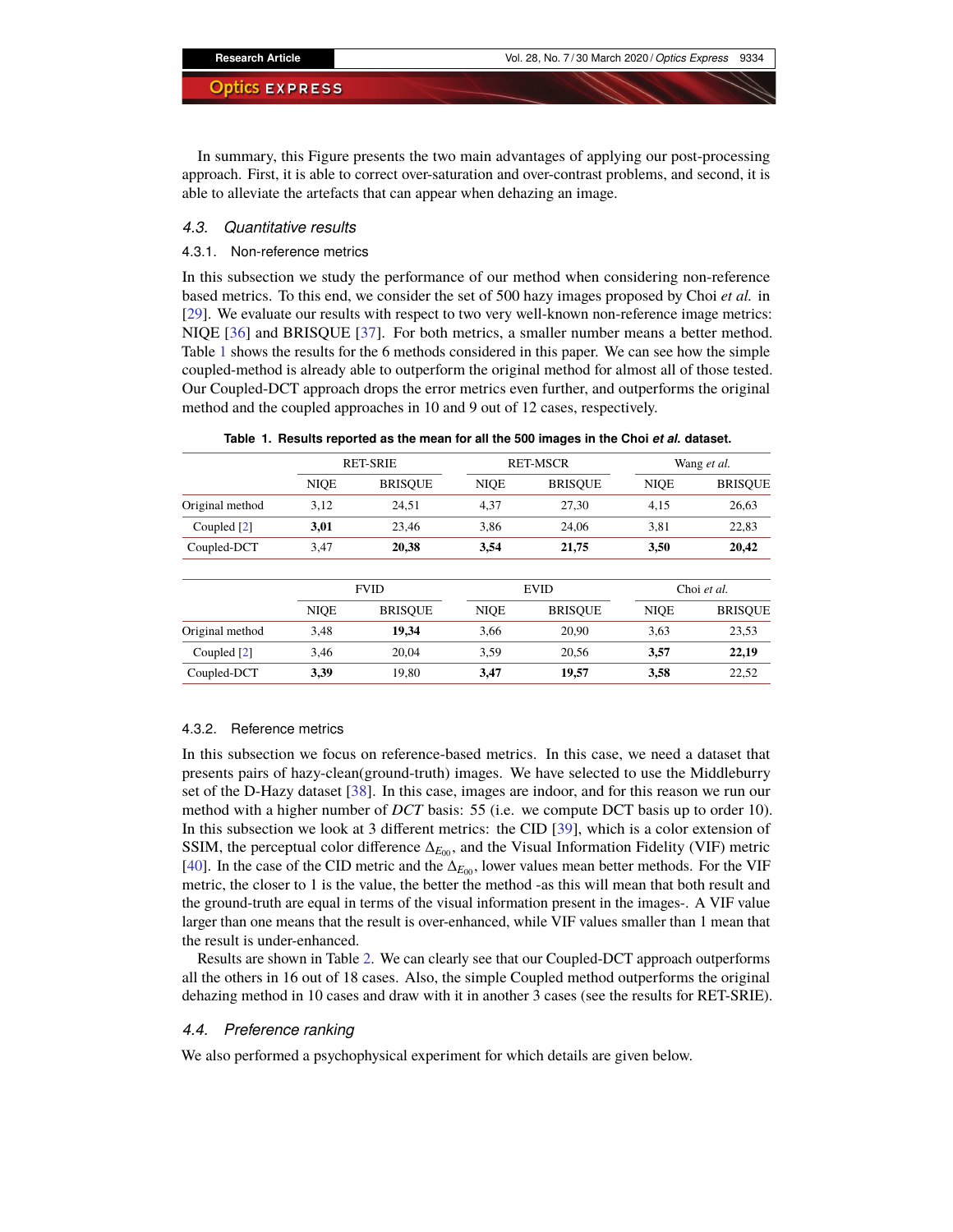|                 |       | <b>RET-SRIE</b>   |            |            | <b>RET-MSCR</b>   |       | Wang et al. |                   |            |  |
|-----------------|-------|-------------------|------------|------------|-------------------|-------|-------------|-------------------|------------|--|
|                 | CID   | $\Delta_{E_{00}}$ | <b>VIF</b> | <b>CID</b> | $\Delta_{E_{00}}$ | VIF   | <b>CID</b>  | $\Delta_{E_{00}}$ | <b>VIF</b> |  |
| Input           | 0,577 | 24,097            | 0,388      | 0,577      | 24,097            | 0,388 | 0,577       | 24,097            | 0,388      |  |
| Original method | 0,380 | 13,093            | 0,725      | 0,680      | 23,790            | 1,763 | 0,492       | 16,593            | 1,514      |  |
| Coupled [2]     | 0,380 | 13,092            | 0,724      | 0,624      | 22,706            | 1,558 | 0,466       | 16,184            | 1,392      |  |
| Coupled-DCT     | 0,376 | 13,342            | 0,794      | 0,604      | 22,463            | 1,291 | 0,432       | 15,977            | 0,924      |  |
|                 |       | <b>FVID</b>       |            |            | <b>EVID</b>       |       |             | Choi et al.       |            |  |
|                 | CID   | $\Delta_{E_{00}}$ | <b>VIF</b> | <b>CID</b> | $\Delta_{E_{00}}$ | VIF   | <b>CID</b>  | $\Delta_{E_{00}}$ | <b>VIF</b> |  |
| Input           | 0,577 | 24,097            | 0,388      | 0,577      | 24,097            | 0,388 | 0,579       | 24,086            | 0,380      |  |
| Original method | 0,439 | 16.877            | 0.644      | 0,427      | 15,485            | 0,836 | 0,546       | 19,990            | 0.651      |  |
| Coupled [2]     | 0,429 | 16,404            | 0,638      | 0,397      | 14,251            | 0,807 | 0,556       | 20,742            | 0,622      |  |
| Coupled-DCT     | 0,429 | 13,388            | 0,661      | 0,393      | 14,215            | 0,820 | 0,533       | 19,794            | 1,072      |  |

#### <span id="page-8-0"></span>**Table 2. Results reported as the mean for all the 23 images in the Middleburry D-Hazy dataset.**

#### 4.4.1. Subjects

Twelve subjects completed the experiment. None of them is an author of the paper. All observers were tested for normal color vision using the Ishihara color blindness test. Ethics was approved by the Comité Ético de Investigación Clínica, Parc de Salut MAR, Barcelona, Spain and all procedures complied with the declaration of Helsinki.

#### 4.4.2. Apparatus

The experiment was conducted on an AOC I2781FH LCD monitor set to "sRGB" mode with a luminance range from 0.1*cdm*−<sup>2</sup> to 175*cdm*−<sup>2</sup> , with spatial and temporal resolutions of 1920 by 1080 pixels and 60 Hz. The display was viewed at a distance of approximately 70 cm so that 40 pixels subtended 1 degree of visual angle. The full display subtended 49 by 27.5 degrees. The decoding nonlinearity of the monitor was recorded using a Konica Minolta LS 100 photometer and was found to be closely approximated by a gamma function with an exponent of 2.2. Stimuli were generated under Ubuntu 15.04 LTS running MATLAB (MathWorks) with functions from the Psychtoolbox [\[41](#page-12-14)[,42\]](#page-12-15). The experiment was conducted in a dark room.

#### 4.4.3. Stimuli

25 randomly selected images were taken from the FADE dataset [\[29\]](#page-12-2). They are shown in Fig. [3.](#page-9-0) For each image, the six original dehazing methods listed at the beginning of the section were computed. Then, the Coupled-DCT approach proposed in this paper with 10 DCT basis -i.e. the same parameters used for this dataset before- was also computed for each of the original methods.

#### 4.4.4. Procedure

The experiment was independently run for each of the 6 original dehazing methods. The dehazed images -the result of the original method and the result of our coupled-DCT approach- were viewed on either sides of the original hazy image. Subjects were asked to select the image that they preferred out of the two dehazed images. The total number of comparisons was 150 -25 comparisons for each of the 6 original dehazing methods. On average, the experiment took around 25 minutes.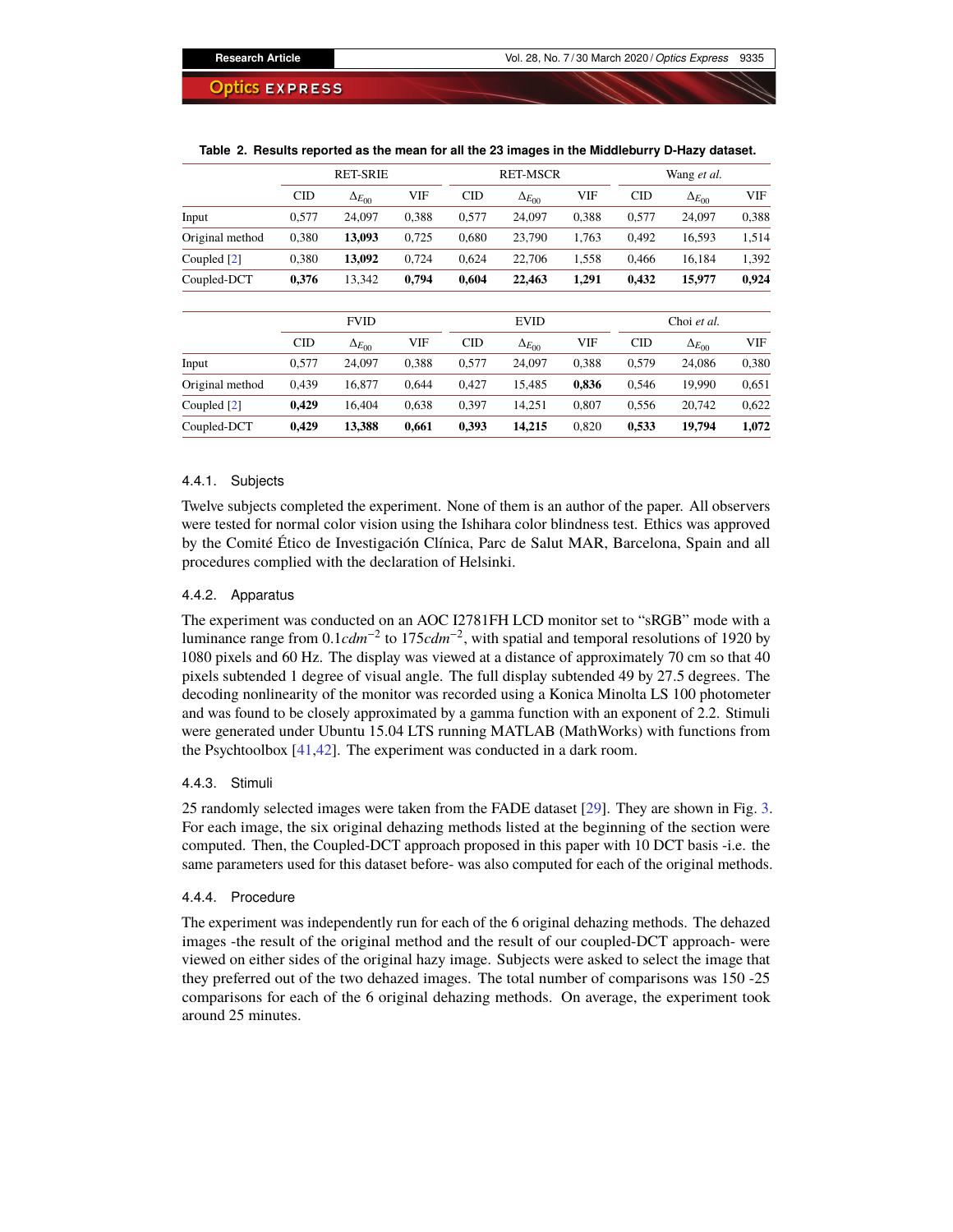

**Fig. 3.** Images uses in the psychophysical experiment.

## <span id="page-9-0"></span>4.4.5. Analysis of the results

We have analyzed the result of our experiment in terms of the Thurstone Case V Law of Comparative Judgment. Figure [4](#page-9-1) presents the results for the whole set of 150 comparisons. We can clearly see that our approach is preferred over the original non-physical dehazing methods, with statistical significance.



<span id="page-9-1"></span>**Fig. 4.** Results of the psychophysical experiment using the Thurstone Case V test for the whole set of 150 comparisons.

Results for each individual original algorithm are presented in Fig. [5.](#page-10-0) We can clearly see that our DCT-coupled approach is statistically preferred over the original method for all the cases, showing that it generalizes very well to different non-physical dehazing methods. These results also validate the effectiveness shown by our coupled-DCT method for most of the image metrics cases tested.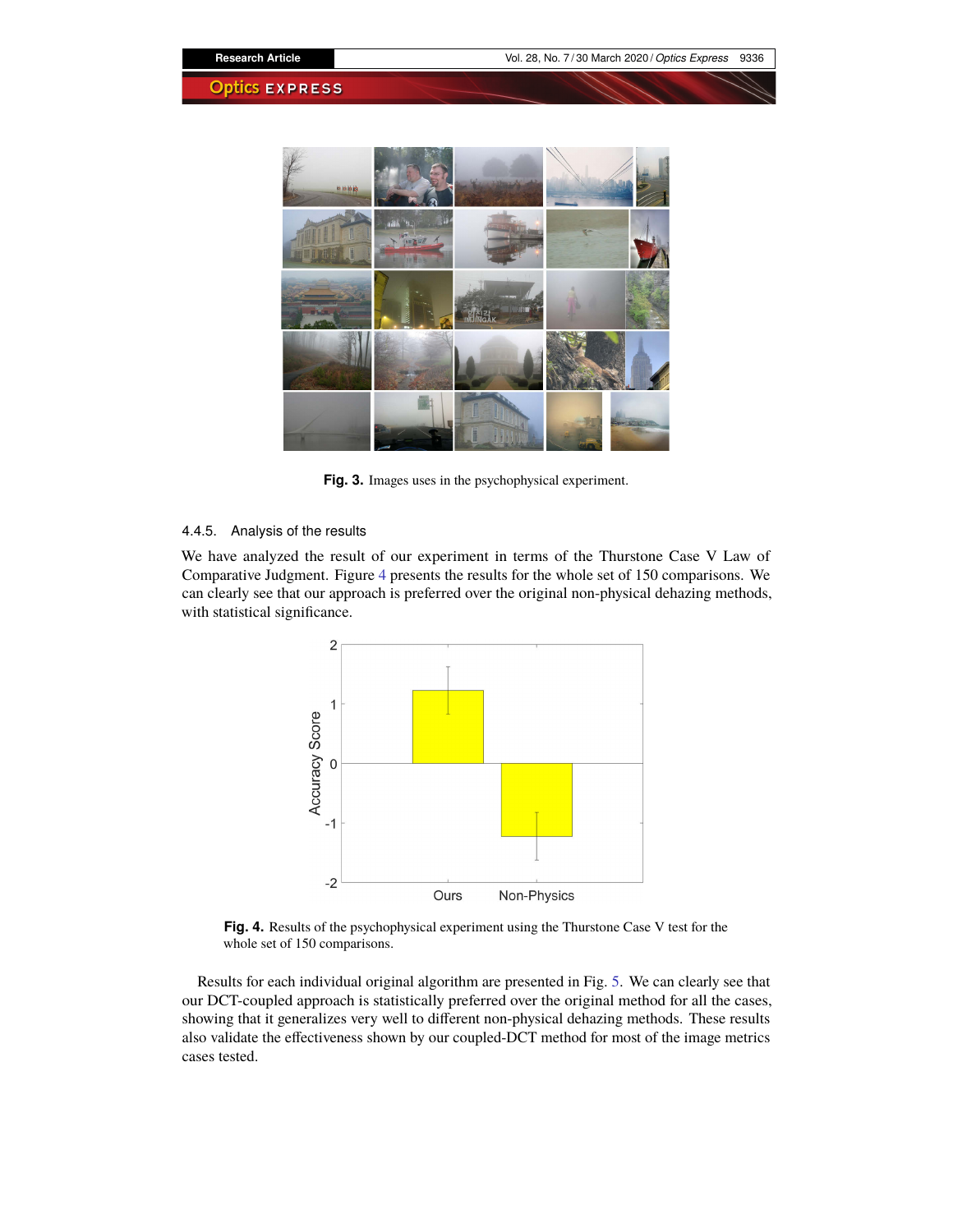

<span id="page-10-0"></span>**Fig. 5.** Results of the psychophysical experiment using the Thurstone Case V test for each of the non-physical dehazing methods considered in this work.

# **5. Conclusions**

We have presented an approach that induces a physical behaviour to non-physical dehazing methods. Its main notion is the consideration of an iterative coupling of the color channels, which is inspired by the Alternative Least Squares (ALS) method. We have shown how our method outperforms the original non-physical dehazing method qualitatively, quantitatively -both in terms of reference and non-reference metrics-. Finally, our method was also validated using psychophysical tests.

# **Funding**

Horizon 2020 Framework Programme (761544, 780470); Engineering and Physical Sciences Research Council (EP/028730, EP/M001768); Spanish Government MINECO and Feder Fund (PGC2018-099651-B-I00).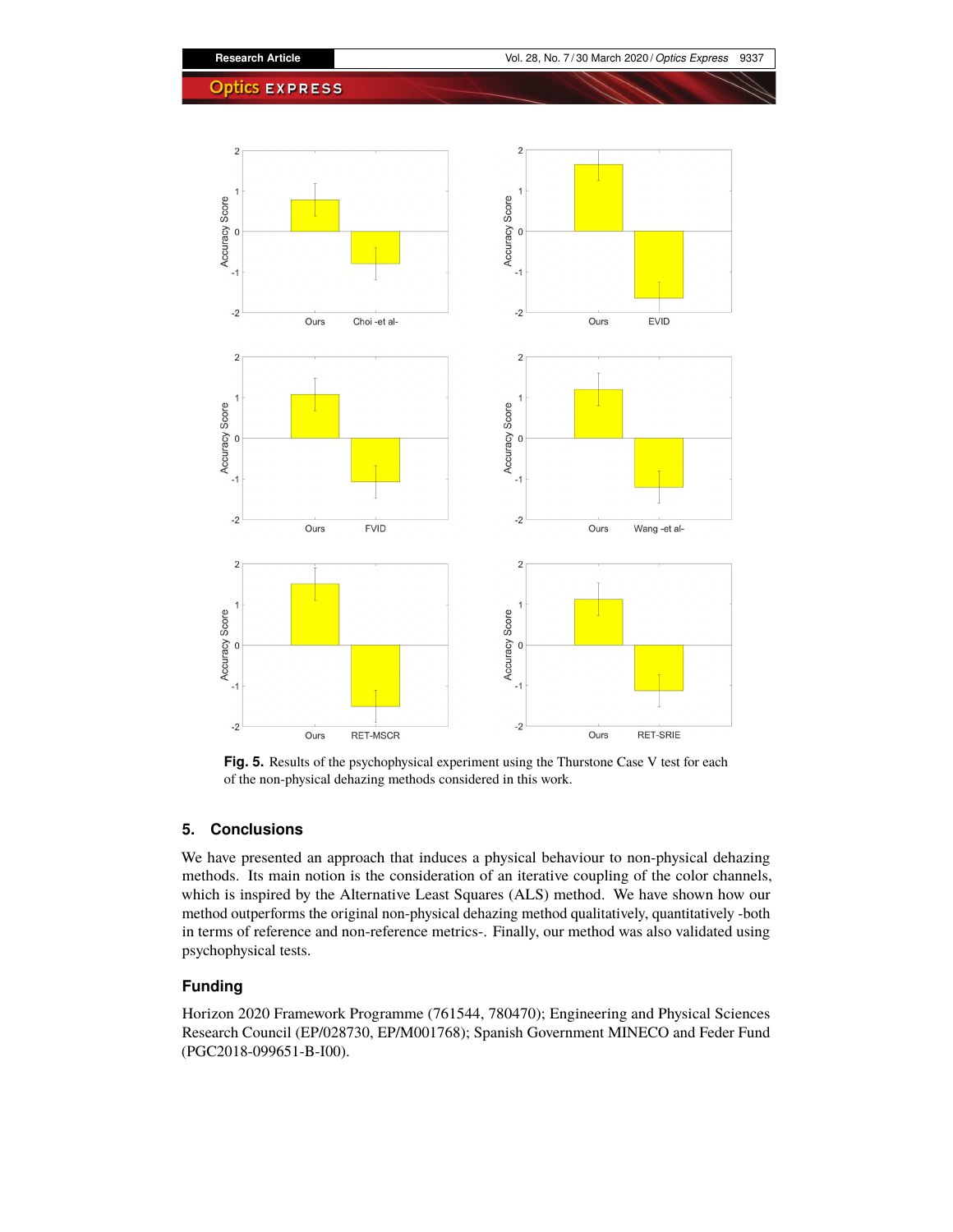#### **Acknowledgments**

We want to thank all the observers that participated in the preference study.

#### **Disclosures**

GF is a visiting professor at Simon Fraser University and at the University of Leeds. He currently has a joint project with the University of Cambridge.

#### **References**

- <span id="page-11-0"></span>1. H. Koschmieder, *Theorie der horizontalen Sichtweite: Kontrast und Sichtweite* (Keim & Nemnich, 1925).
- <span id="page-11-1"></span>2. J. Vazquez-Corral, G. D. Finlayson, and M. Bertalmío, "Physically plausible dehazing for non-physical dehazing algorithms," in *Computational Color Imaging*, S. Tominaga, R. Schettini, A. Trémeau, and T. Horiuchi, eds. (Springer International Publishing, 2019), pp. 233–244.
- <span id="page-11-2"></span>3. R. Tan, "Visibility in bad weather from a single image," in *Proceedings of IEEE Conference on Computer Vision and Pattern Recognition*, (IEEE, 2008), pp. 1–8.
- <span id="page-11-3"></span>4. R. Fattal, "Single Image Dehazing," in *ACM SIGGRAPH 2008 Papers*, (ACM, 2008), SIGGRAPH '08, pp. 72:1–72:9.
- <span id="page-11-4"></span>5. K. Nishino, L. Kratz, and S. Lombardi, "Bayesian Defogging," [Int. J. Comput. Vis.](https://doi.org/10.1007/s11263-011-0508-1) **98**(3), 263–278 (2012).
- <span id="page-11-5"></span>6. J.-P. Tarel and N. Hautiere, "Fast visibility restoration from a single color or gray level image," in *Proceedings of IEEE International Conference on Computer Vision*, (IEEE, 2009), pp. 2201–2208.
- <span id="page-11-6"></span>7. K. He, J. Sun, and X. Tang, "Single Image Haze Removal Using Dark Channel Prior," [IEEE Transactions on Pattern](https://doi.org/10.1109/TPAMI.2010.168) [Analysis Mach. Intell.](https://doi.org/10.1109/TPAMI.2010.168) **33**(12), 2341–2353 (2011).
- <span id="page-11-7"></span>8. G. Meng, Y. Wang, J. Duan, S. Xiang, and C. Pan, "Efficient Image Dehazing with Boundary Constraint and Contextual Regularization," in *Proceedings of IEEE International Conference on Computer Vision (ICCV)*, (IEEE, 2013), pp. 617–624.
- 9. W. Sun, "A new single-image fog removal algorithm based on physical model," [Optik](https://doi.org/10.1016/j.ijleo.2013.01.097) **124**(21), 4770–4775 (2013).
- 10. Y. Gao, H.-M. Hu, S. Wang, and B. Li, "A fast image dehazing algorithm based on negative correction," [Signal](https://doi.org/10.1016/j.sigpro.2014.02.016) [Process.](https://doi.org/10.1016/j.sigpro.2014.02.016) **103**, 380–398 (2014).
- 11. J.-B. Wang, N. He, L.-L. Zhang, and K. Lu, "Single image dehazing with a physical model and dark channel prior," [Neurocomputing](https://doi.org/10.1016/j.neucom.2014.08.005) **149**, 718–728 (2015).
- 12. Z. Li and J. Zheng, "Edge-Preserving Decomposition-Based Single Image Haze Removal," [IEEE Transactions on](https://doi.org/10.1109/TIP.2015.2482903) [Image Process.](https://doi.org/10.1109/TIP.2015.2482903) **24**(12), 5432–5441 (2015).
- <span id="page-11-8"></span>13. Y.-H. Lai, Y.-L. Chen, C.-J. Chiou, and C.-T. Hsu, "Single-Image Dehazing via Optimal Transmission Map Under Scene Priors," IEEE Transactions on Circuits Syst. for Video Technol. **25**(1), 1–14 (2015).
- <span id="page-11-9"></span>14. K. Tang, J. Yang, and J. Wang, "Investigating Haze-Relevant Features in a Learning Framework for Image Dehazing," in *Proceedings of IEEE Conference on Computer Vision and Pattern Recognition*, (IEEE, 2014), pp. 2995–3002.
- <span id="page-11-10"></span>15. Q. Zhu, J. Mai, and L. Shao, "A Fast Single Image Haze Removal Algorithm Using Color Attenuation Prior," [IEEE](https://doi.org/10.1109/TIP.2015.2446191) [Transactions on Image Process.](https://doi.org/10.1109/TIP.2015.2446191) **24**(11), 3522–3533 (2015).
- <span id="page-11-11"></span>16. B. Cai, X. Xu, K. Jia, C. Qing, and D. Tao, "DehazeNet: An End-to-End System for Single Image Haze Removal," arXiv:1601.07661 (2016).
- <span id="page-11-12"></span>17. H. Zhang and V. M. Patel, "Densely connected pyramid dehazing network," in *Proceedings of IEEE Conference on Computer Vision and Pattern Recognition*, (IEEE, 2018), pp. 3194–3203.
- <span id="page-11-13"></span>18. J. Oakley and H. Bu, "Correction of Simple Contrast Loss in Color Images," [IEEE Transactions on Image Process.](https://doi.org/10.1109/TIP.2006.887736) **16**(2), 511–522 (2007).
- <span id="page-11-14"></span>19. C. O. Ancuti, C. Ancuti, C. Hermans, and P. Bekaert, "A Fast Semi-inverse Approach to Detect and Remove the Haze from a Single Image, in *Asian Conference on Computer Vision, ACCV-2010*, (2010) 6493, pp. 501–514.
- <span id="page-11-15"></span>20. C. Ancuti and C. Ancuti, "Single Image Dehazing by Multi-Scale Fusion," [IEEE Transactions on Image Process.](https://doi.org/10.1109/TIP.2013.2262284) **22**(8), 3271–3282 (2013).
- <span id="page-11-16"></span>21. A. Galdran, J. Vazquez-Corral, D. Pardo, and M. Bertalmío, "Enhanced Variational Image Dehazing," [SIAM J. on](https://doi.org/10.1137/15M1008889) [Imaging Sci.](https://doi.org/10.1137/15M1008889) **8**(3), 1519–1546 (2015).
- 22. V. De Dravo and J. Hardeberg, "Stress for dehazing, in *Colour and Visual Computing Symposium (CVCS), 2015*,  $(2015)$ , pp. 1–6.
- 23. X.-S. Zhang, S.-B. Gao, C.-Y. Li, and Y.-J. Li, "A Retina Inspired Model for Enhancing Visibility of Hazy Images," [Front. Comput. Neurosci.](https://doi.org/10.3389/fncom.2015.00151) **9**, 151 (2015).
- 24. Y. Wang, H. Wang, C. Yin, and M. Dai, "Biologically inspired image enhancement based on Retinex," [Neurocomputing](https://doi.org/10.1016/j.neucom.2015.10.124) **177**, 373–384 (2016).
- 25. J. Vazquez-Corral, A. Galdran, P. Cyriac, and M. Bertalmío, "A fast image dehazing method that does not introduce color artifacts," Journal of Real-Time Image Processing, pp. doi: 10.1007/s11554–018–0816–6 posted 29 August 2018, in press.
- <span id="page-11-17"></span>26. S. Wang, W. Cho, J. Jang, M. A. Abidi, and J. Paik, "Contrast-dependent saturation adjustment for outdoor image enhancement," [J. Opt. Soc. Am. A](https://doi.org/10.1364/JOSAA.34.000007) **34**(1), 7–17 (2017).